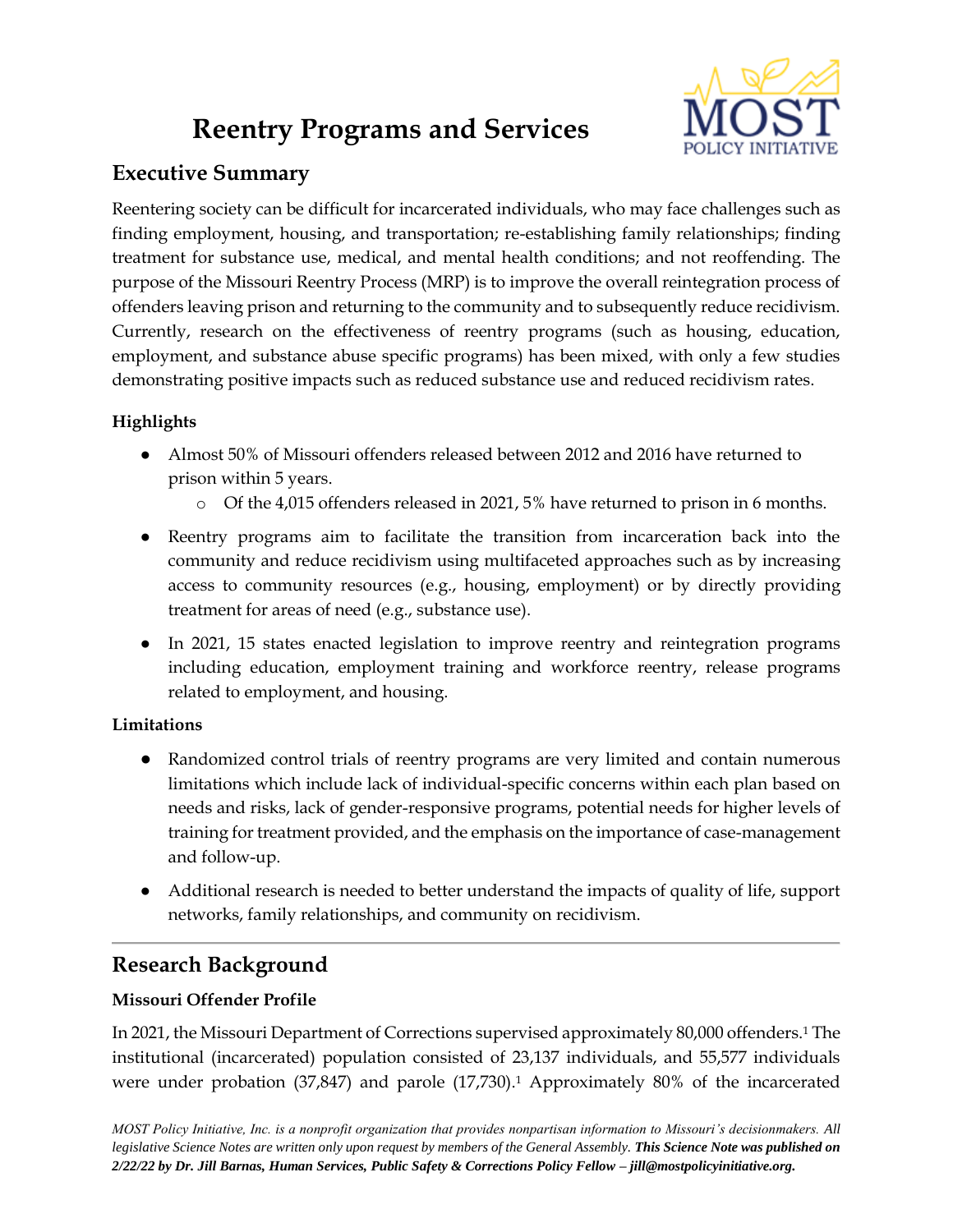population is between the ages of 18–49 years old.<sup>1</sup> Additionally, 85.7% of those on probation and 88% of parolees are between the ages of 18–49 years old.<sup>1</sup>

Males make up the majority of the incarcerated and supervised populations compared to females (incarcerated: 91% vs 9%; probation: 71% vs. 29%; parole: 83% vs. 17%).<sup>1</sup> Racial disparities are evident amongst the incarcerated and supervised populations for both men and women (**Figure 1**).<sup>1</sup>

In 2016, incarceration of one individual was estimated to cost approximately \$58 per day or \$21,140 per year.<sup>2</sup> The estimated total annual taxpayer cost of incarceration was



**Figure 1.** Male and female incarcerated and supervised populations separated by race. Figure data is from the 2021 Missouri Offender Profile.1

\$694,179,434.<sup>2</sup> Likewise, one individual under supervision was estimated to cost approximately \$6 per day or \$2,211 per year.<sup>2</sup> The estimated total cost of supervision was \$130,085,111.<sup>2</sup>

#### Recidivism

According to the National Institute of Justice, recidivism is "a person's relapse into criminal behavior, often after the person receives sanctions or undergoes intervention for a previous crime."<sup>3</sup> In Missouri, recidivism is measured by criminal acts that result in rearrest, reconviction

or return to prison with or without a new sentence during a five-year period following the person's release.<sup>1</sup> In 2016, 4,910 offenders were released from prison with approximately 9.6% of offenders returning to prison in 6 months and 44.7% returning to prison in 5 years.<sup>1</sup> Since 2016, recidivism rates have improved (**Figure 2**). In 2021, of the 4,015 offenders released, 5% have returned to prison in 6 months.<sup>1</sup>



**Figure 2.** Recidivism rates measured as first return to prison for all offenders between 2012-2020. Figure data is from the 2021 Missouri Offender Profile.<sup>1</sup>

#### **Missouri Reentry Process**

The purpose of the Missouri Reentry Process (MRP) is to improve the overall transition process of offenders leaving prison and returning to the community. The MRP works with community partnerships and government agencies to prepare offenders to be successful, productive, taxpaying citizens upon their release from prison.<sup>4</sup> These partnerships help Missourians leaving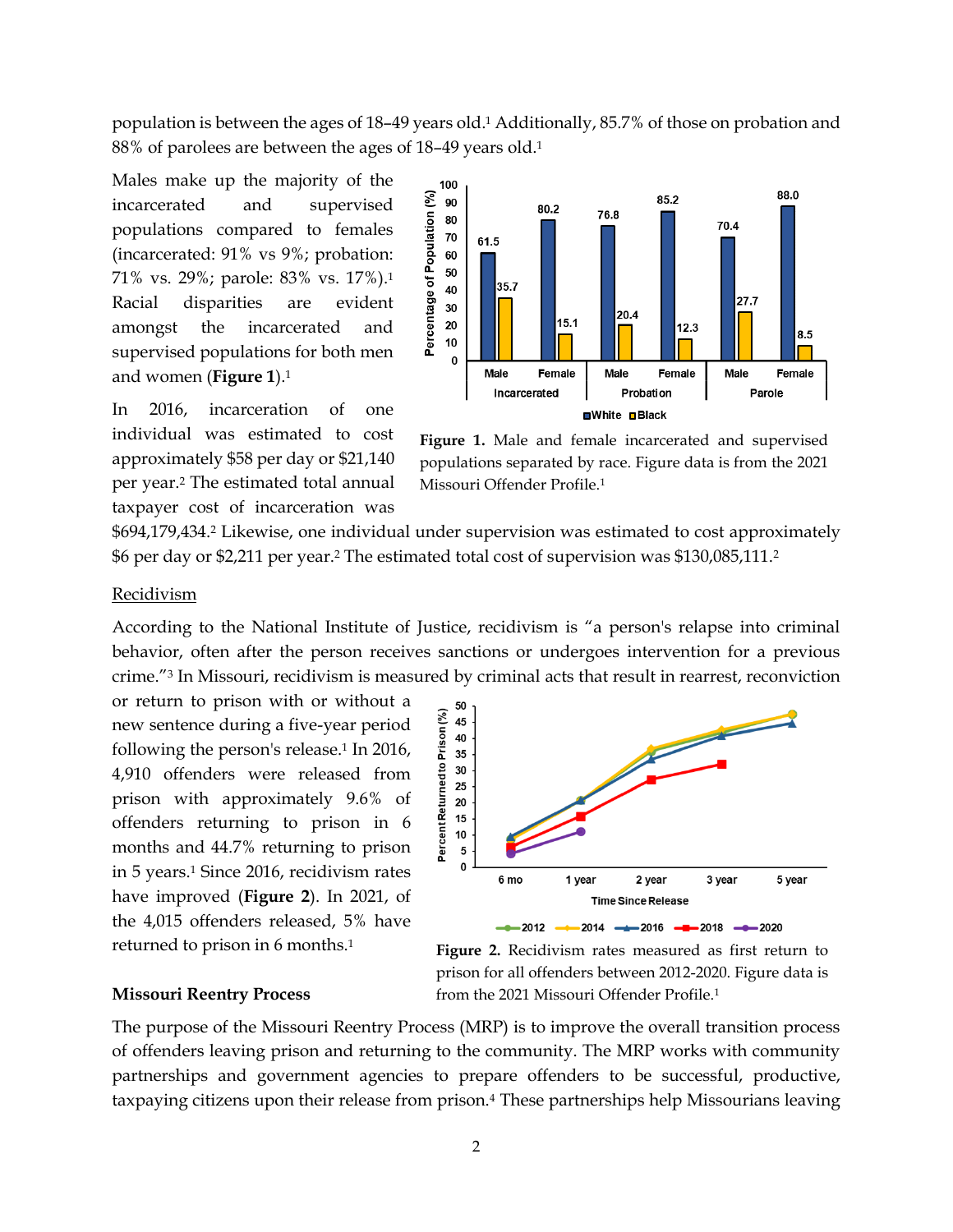prison to find housing, clothing, food, transportation, medical care, substance abuse treatment, childcare, education, spiritual support and additional resources they may need. Community partnerships and government agencies (such as DSS, DHSS, DESE, DoR) provide advising and services to offenders before release and offer follow-up services and support after release.<sup>5</sup> These include assistance with Medicaid, child support, obtaining a nondriver's state issue ID, and mental and medical health care.<sup>6</sup> The Missouri Department of Corrections has partnered with over 300 Missouri businesses throughout the state who hire individuals with involvement in the criminal justice system.

### Women-Specific Reentry Process

While men make up a greater portion of the incarcerated population, Missouri has one of the fastest growing populations of women in prison in the U.S. Between 2007 and 2016, Missouri's female prison population increased by 33%.<sup>7</sup> The MRP has implemented department-wide trauma-informed practices and gender-responsive programs that provide health, mental health, self-esteem, parenting, academic and vocational education, substance use treatment and life skills assistance, as those can differ from male offenders.<sup>5</sup>

### **Effectiveness of Reentry Programs**

Reentering society after incarceration is difficult and presents many challenges including: finding employment, housing, and transportation; re-establishing family relationships; finding treatment for substance use, medical, and mental health conditions; and not reoffending.<sup>4</sup> [The Second](https://www.congress.gov/bill/110th-congress/house-bill/1593)  [Chance Act of 2007](https://www.congress.gov/bill/110th-congress/house-bill/1593) was enacted to improve outcomes of formerly incarcerated individuals by funding a number of reentry initiatives aimed at reducing recidivism. This act was reauthorized in [The First Step Act of 2018,](https://crsreports.congress.gov/product/pdf/R/R45558) which also requires the Department of Justice to develop a system to assess the recidivism risk of all federal prisoners and to place prisoners in recidivism reduction programs and productive activities to reduce this risk.

Generally, reentry programs aim to facilitate the transition to the community and reduce recidivism using multiple approaches such as increased access to community resources (e.g., housing, employment) or direct treatment for areas of need and risks (e.g., substance use).<sup>8,9</sup> Reentry programs may be implemented during three different phases: in preparation for eventual release, during the inmate's release period to help access services, and long-term programs that further assist with reintegration into society.<sup>10</sup> Research on the effectiveness of reentry programs has been mixed, with only a few studies demonstrating positive impacts such as reducing substance use and reducing recidivism rates. Specifically, employment-, education-, housing- and health-specific reentry services have been shown to effectively reduce recidivism rates.<sup>8-16</sup> Research suggests that the most effective programs begin during incarceration and continue throughout the release and reintegration process.<sup>10</sup>

Research has cited numerous limitations to understanding the effectiveness of reentry programs. Reentry programs vary in design, range, services, and methodology, and these differences contribute to not fully understanding what type of programs are most effective.<sup>10</sup> In order for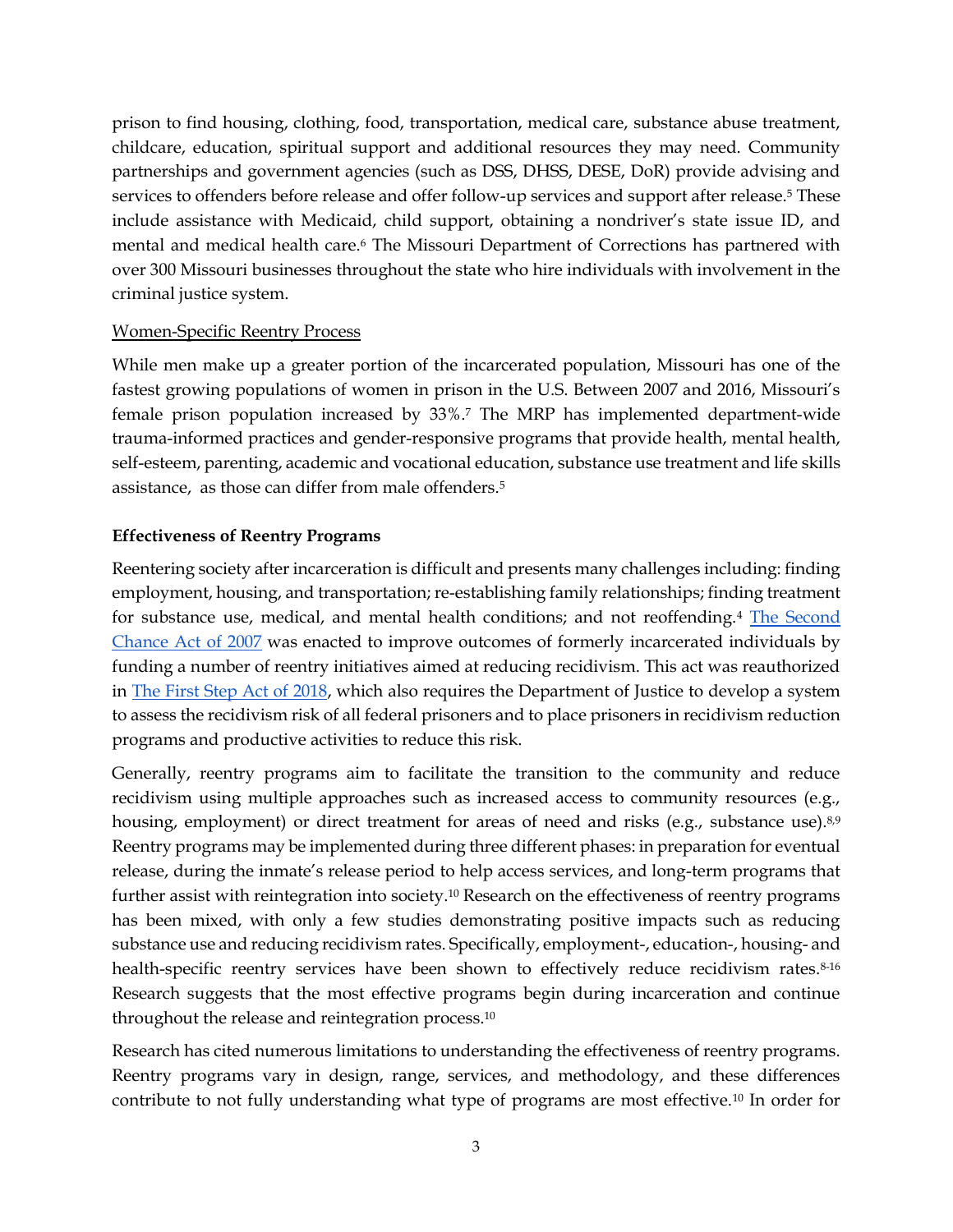reentry programs to be considered effective by evidence-based practices, research studies need to include randomized control trials in their methodology. However, the majority of research investigating reentry programs utilize a quasi-experimental design (meaning they use criteria to place individuals in treatment groups rather than randomization; these designs can introduce bias into the results of the study).<sup>17</sup> Further limitations include diluting the needs of high-risk offenders and lack of individual-specific concerns within each plan, lack of gender-responsive programs, higher levels of training for treatment provided, and the importance of casemanagement and follow-up.8-16 Additional research is needed to better understand the impacts of quality of life, support networks, family relationships, and community on recidivism.8,9

### **State Legislation**

In 2021, 15 states (AZ, CA, DE, KY, MD, MS, MT, NJ, NY, OR, TN, TX VA, WA, WV) enacted 24 bills related to reentry and reintegration improvements. The bills included provisions related to education, employment training and workforce reentry, release programs related to employment, and housing.<sup>17</sup>

During the 2020-2021 legislative session, New Jersey's [S 2331](https://www.njleg.state.nj.us/bill-search/2020/S2331) enacted one of the most comprehensive reentry laws in the nation. This bill requires that at least 10 days prior to their release, the Commissioner of Corrections shall provide a summary of the following to the inmate: 1) information about voting; 2) information about the availability of educational and employment assistance programs; 3) detailed written records of the inmate's participation in programs and medical treatments while incarcerated; 4) any financial obligations (e.g. fines, child support) due and payable by the inmate; 5) a copy of their birth certificate; 6) assistance in obtaining a social security card; 7) a one-day bus or train pass; 8) a two-week supply of prescription medications; 9) a non-driver state ID; 10) information about social service programs such as the Supplemental Nutrition Assistance Program (SNAP) and the Work First New Jersey Program; and 11) information about Medicaid enrollment.

### Missouri Legislation

In recent years, Missouri has filed and passed legislation to improve reentry efforts for incarcerated individuals. In 2018, the Department of Corrections was required to implement a community behavioral health program to provide comprehensive community-based services for individuals who have serious behavioral health conditions (RSMo [217.021\)](https://revisor.mo.gov/main/OneSection.aspx?section=217.021&bid=35646&hl=). Passed in 2019, the Fresh Start Act prevents a person from being disqualified from licensure for any occupation because of a prior criminal conviction unless the criminal conviction directly relates to the duties and responsibilities for the licensed occupation.

Filed in the 2022 legislative session, [HB 2088](https://house.mo.gov/Bill.aspx?bill=HB2088&year=2022&code=R) creates the Earning Safe Entry Through Work Act. This act permits any offender on probation, parole, or conditional release to earn credits that will reduce sentence term lengths through maintaining employment. Specifically, for every 30-day period a worker maintains eligible employment, 20 work-for-time credits may be accrued which will reduce the term of probation, parole or conditional release by 20 days.